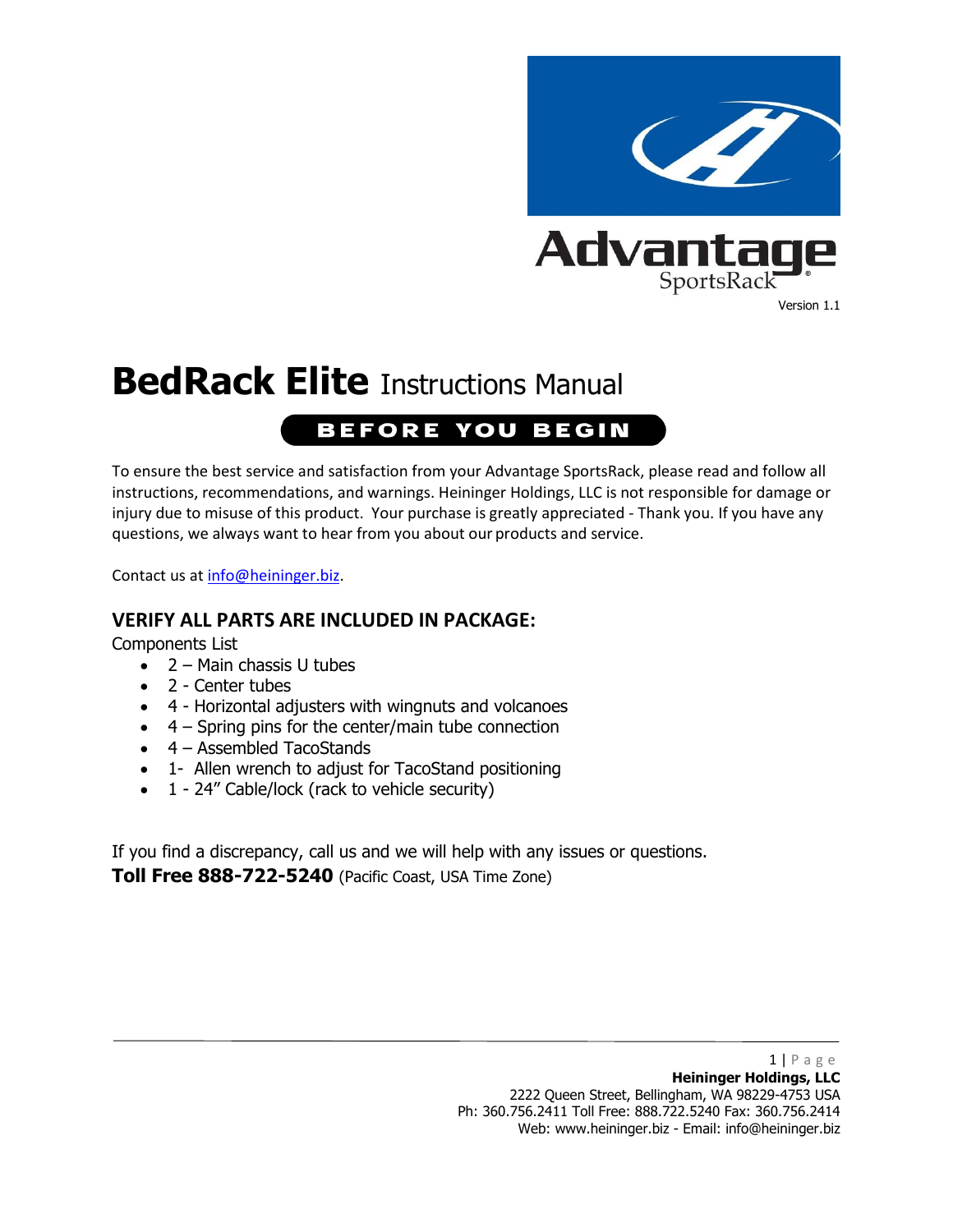

#### **Assembly of the BedRack Elite**

In order to get the most benefit from this product, it is essential that these instructions are followed, and the recommendations are applied.

The BedRack Elite is a Patented concept that allows the user to carry bikes in the bed of this pick-up in an organized and orderly fashion. It is fully adjustable and provides support for bikes with 20 to 29-inch wheels. It is simple to use and nearly as simple to assemble.

- 1) Measure your truck width at the bulkhead area where the BedRack will be installed. Retain this dimension.
- 2) Locate and align the 2 (left & right) main chassis tubes on a flat surface (the floor is easier than assembling this in your truck bed)



- 3) Do the same with the center tubes, arranging them on the floor at about the length to match the width of the truck bed (less 10 inches) where the BedRack will be installed (refer to a.).
- 4) The lower portion of the main tubes are easily defined by the short feet welded on the bottom of the tubes. Make sure both are on the same (lower) side (nearest you) and insert the center tube to align the holes with (lower) main tubes. Then, insert the spring clips in the lower holes only. (Note: there are several holes in the center tubes to be used to adjust the span or width of the BedRack)



- 5) On the top part of the main tubes, slip the TacoStands onto the tube and locate them (2 TacoStands to each side) outside the holes in the open areas. The longer-reach Taco is the bottom or lower portion of the TacoStand
- 6) Insert the lower Center tube and match the width of the lower assembly, then insert the spring clips accordingly. At this point you are ready to match/install the BedRack at the bulkhead of the truck bed.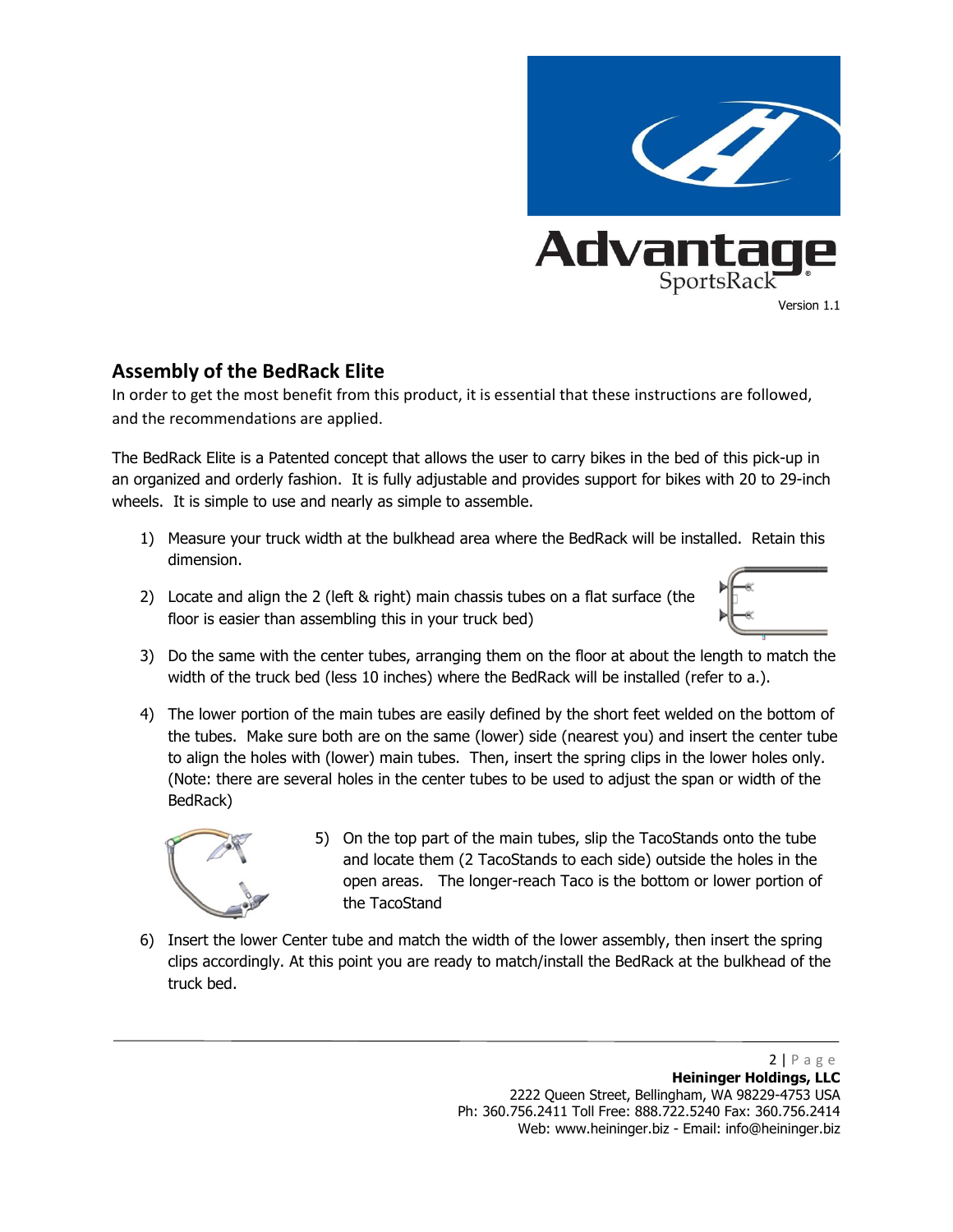

- 7) Align the rack with the bulkhead by holding it up parallel with the bulkhead, center of the bed, side to side. Adjust the spring clips now with the goal of having the main chassis tube ends within about 5 inches of the truck bed walls on each side.
- 8) Once you have completed these steps, insert long adjuster screws from the inside out with both wings on the inside. Thread the screws out to the bed wall and attach the volcano-like plastic cushion as the threads come through the tubing. Continue extend both sides, high and low until



the BedRack is firmly in place. Then put additional pressure on the wings to tighten the BedRack making it capable of organizing up to 4 bikes.

9) Before you add the bikes to the BedRack, adjust the placement of the TacoStand to match the distance needed between them for your bicycles. Due to the variety of bikes, this will require your judgement to space them properly to avoid any conflict from bike to bike. You can readjust once the bikes are in place, however, it is easier to do this prior to bike installation.

### **How to use your BedRack Elite**

After your BedRack Elite is in place and securely fastened/positioned in the truck bed:

- A. Assuming the BedRack is adequately installed in the truck bed and secured properly, open the TacoStand by lifting the upper taco
- B. With the TacoStand in the wide-mouth position, you can insert either the front or rear wheel of the bike in and close the upper Taco down
- C. Thread the adjustable ratchet/security strap through the spokes and insert the loose end through the buckle
- D. Pull the strap end until it will not advance anymore through the buckle
- E. Repeat this procedure for each of the bikes you plan to transport

Note: Before you start the vehicle, check and make certain the ratchet/security straps are very tight and the bikes are properly positioned for the journey.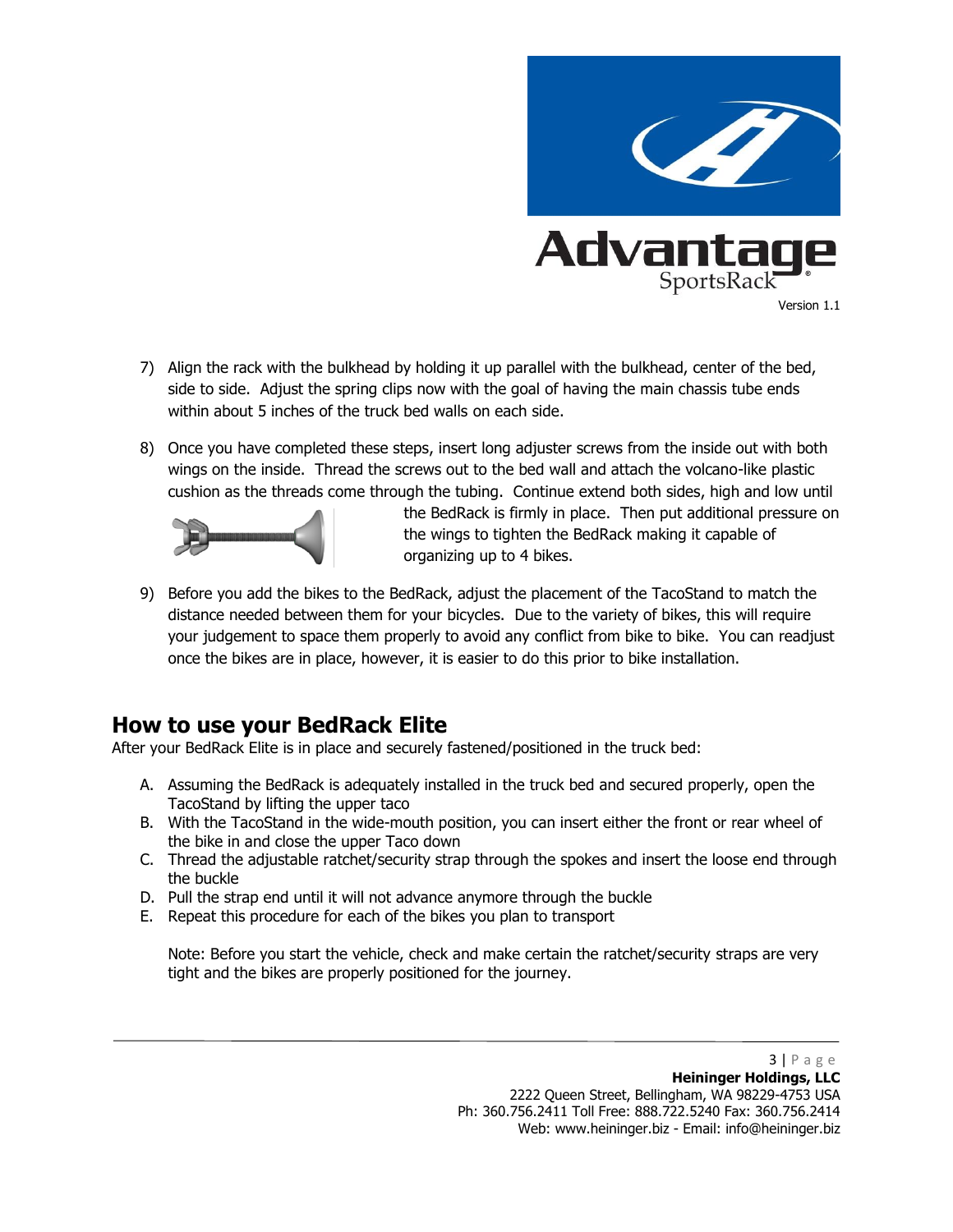

#### **When in USE**

- Make sure the vehicle engine is shut off before/during any loading or adjusting to the bikes and BedRack Elite.
- Do not use BedRack as a towing or anchoring device.
- Always secure the ratchet straps around the tire and rim to stabilize the bicycle in its proper place
- Use BedRack only for its intended use as described in this manual/literature.
- Take appropriate safety precautions if weather conditions warrant (e.g. dry the BedRack, remove any ice; be mindful that the BedRack may become hot if left out in the sun).
- Do not overreach while using BedRack. Always keep proper footing and balance.
- Stop using your BedRack immediately if it appears unstable, if damage is visible or if the unit malfunctions or operates intermittently. Never use undue force to operate or adjust your BedRack.
- Follow all instructions and warnings. Failure to do so can result in injury. Be thoroughly familiar with the assembly, operation, proper use and maintenance of this product.

| <b>Item/Product</b>        | <b>Description</b>                               | Handling-shipping incl |
|----------------------------|--------------------------------------------------|------------------------|
| #4400 Grab Handle          | Easily pull yourself up into<br>the truck bed    | \$79.95                |
| #4018 TacoStand            | Allows you to add a bike to<br>the BedRack Elite | \$119.95               |
| $\#6003$ 10ft Cable & Lock | Secure bikes in the<br><b>BedRack</b>            | \$34.95                |
| #4014 Fat Tire Straps      | Strap Extender 4 Pack                            | \$49.95                |

### **Spares, Replacements, Accoutrements**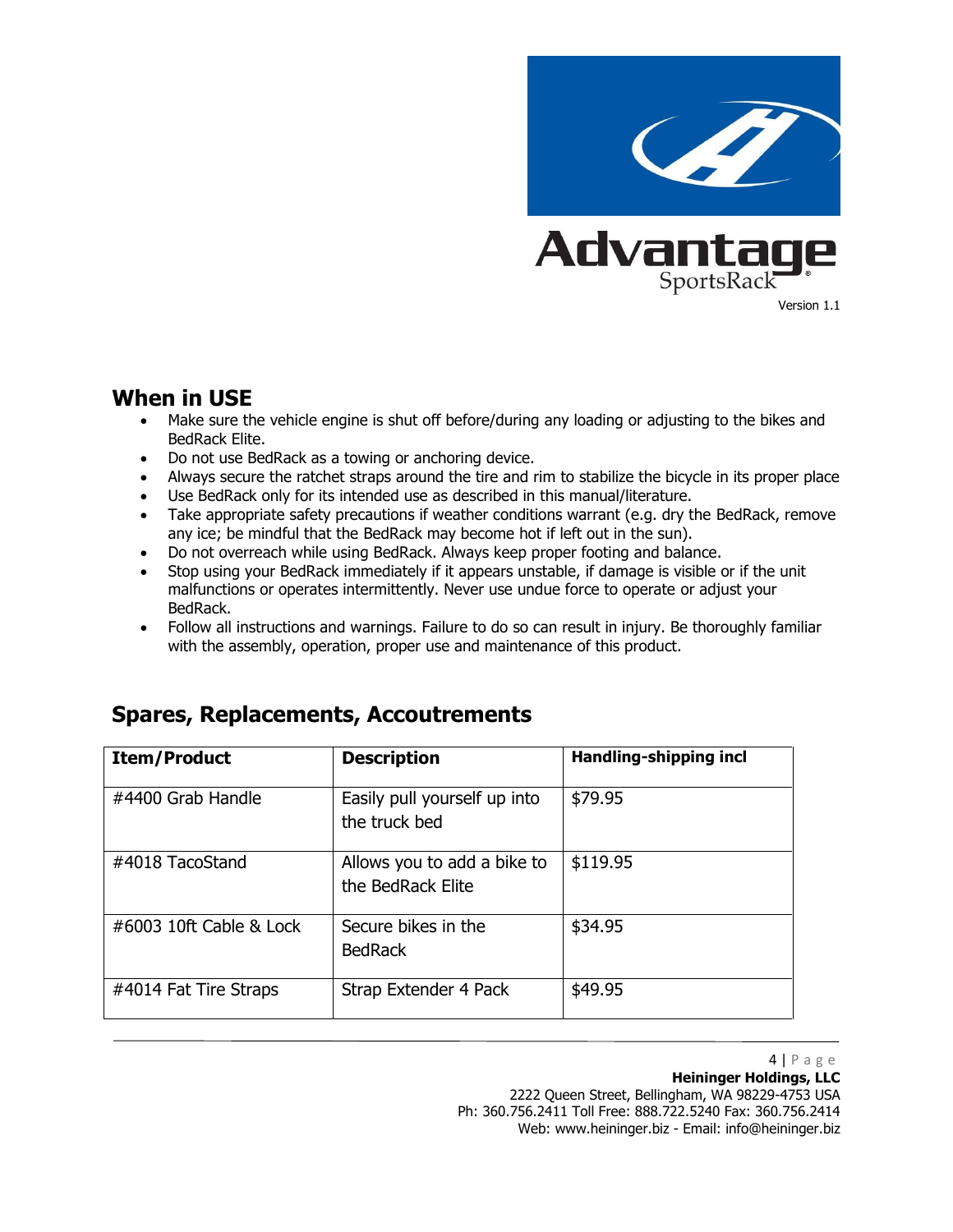

| Ratchet/secure Strap | Replacement Strap $(1)$ | \$14.95 |
|----------------------|-------------------------|---------|
|                      |                         |         |

#### **Care and Maintenance**

- As an extra precaution, we recommend you double check all BedRack fasteners regularly (or every time you reinstall it, whichever is more often) to ensure everything is securely fastened and attached correctly. Address anything that has loosened or shifted over time with vehicle/road vibration.
- For proper operating performance, we recommend you clean your BedRack from time to time with soap and water, to ensure sand, grit and other debris do not interfere with BedRack's smooth operation. In salty conditions, wash the BedRack thoroughly at least every week.
- Please remember to remove and stow the BedRack out of the way before you drive through an automated car wash.

Please share & show your vehicle with the BedRack by uploading a photo/comments onto the **Advantage SportsRack** Facebook page.

# **If you have questions: Call 888-722-5240 Email: info@heininger.biz**

Office Hours Monday-Friday 8 A.M. – 5 P.M. Pacific Time